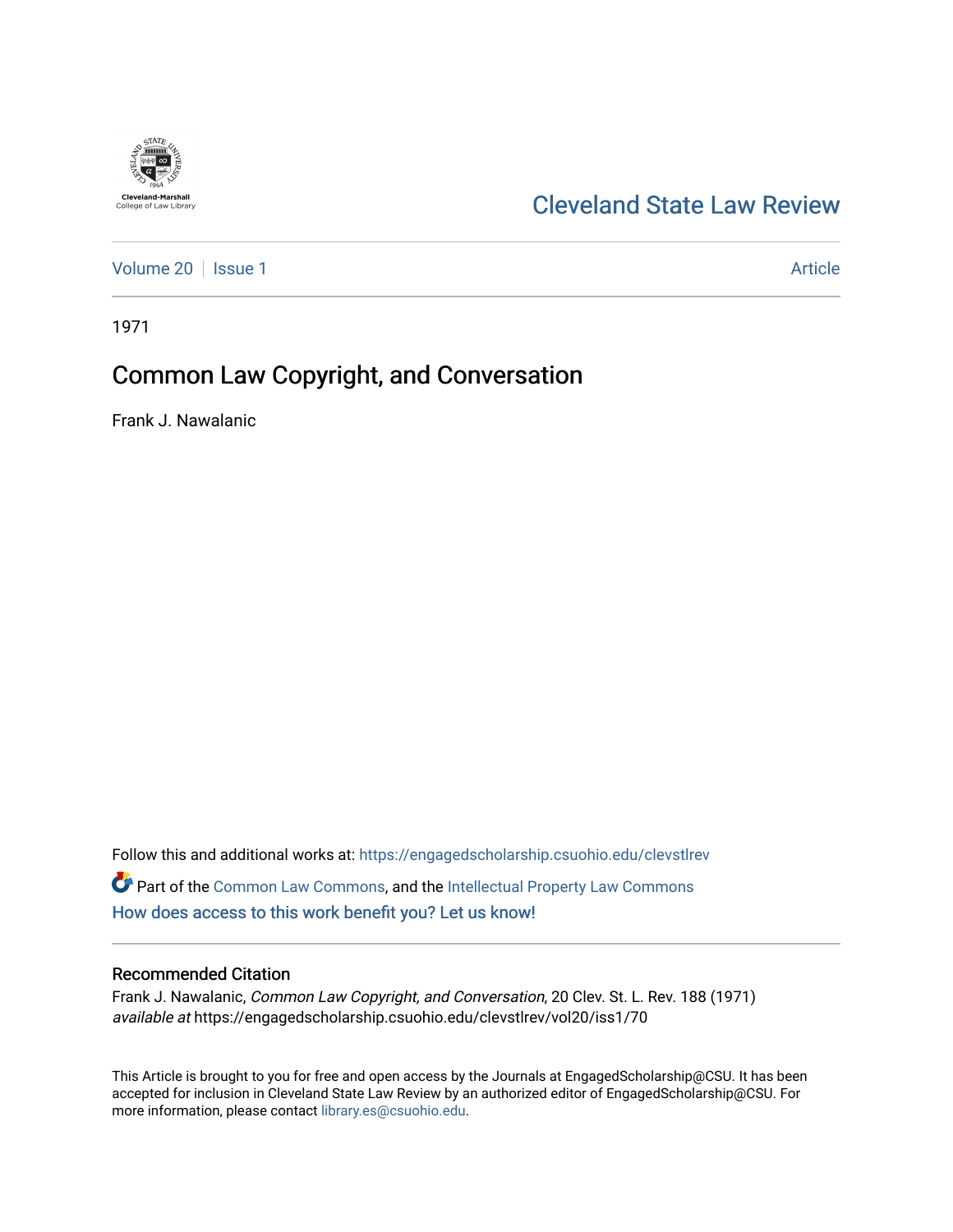## *Common Law* Copyright, *and Conversation*

## *Frank J. Nawalanic\**

**A SSUME THAT "A" IS A WELL** KNOWN **AUTHOR** and literary figure and  $\blacktriangle$  that "B" is an author in his own right, but far less known than "A". **"A"** and "B" meet socially and engage in a stimulating conversation wherein thoughts and ideas are freely expressed and conclusions drawn. Sometime thereafter, "B" publishes excerpts from this conversation and **"A"** strongly desires to prevent such from being published and receiving publicity. To prevent publication of their conversation, **"A"** could proceed against "B" under several different causes of action. He could possibly allege breach of a fiduciary relationship, breach of implied contract, invasion of privacy, unfair competition, or breach of common law copyright. The last cause of action, common law copyright, is the subject of this paper.

Common law copyright is a phrase used to designate the property rights in intellectual productions conferred by the common law.1 Commonly referred to as the "right of first publication,"<sup>2</sup> it enables the author to exercise complete control over the first publication of his work.3 In this respect it is an absolute property right<sup>4</sup> existing separately and independently of federal copyright law.5

Conversation is defined as an exchange of observations, opinions and ideas.<sup>6</sup> It means familiar intercourse, an exchange of thoughts and sentiments, $<sup>7</sup>$  and implies mutuality. $<sup>8</sup>$  Two or more people must par-</sup></sup> ticipate and there must be an exchange of words.9

**3** Hemingway v. Random House, Inc., **23** N.Y. **2d** 341, **296 N.Y.S. 2d 771 (1969).**

**4** Supreme Records v. Decca Records, **90** F. Supp. 904 **(S.D.** Cal. **1950);** Werkmeister v. American Lithographic Co., 134 F. **321 (2d** Cir. 1904).

**5** Congress is given authority under **U.S.** Const. art. **1,** § **8** to regulate all aspects of copyright law. Congress has specifically declined to regulate common law copyright. "Nothing in this title shall be construed to annul or limit the right of the author or proprietor of an unpublished work, at common law or in equity, to prevent the copying, publication, or use of such unpublished work without his consent and to obtain damages therefor." **17 U.S.C.** § 2.

- **6** Webster's New International Dictionary (3rd ed. **1963).**
- **7** In Re Fenton's Will, **97** Iowa **192, 66** N.W. **99 (1896).**
- **<sup>8</sup>**Jackson v. **Ely, 57** Ohio St. 450, 49 **N.E. 792 (1897).**
- **<sup>9</sup>**United States v. Borgese, **235** F. Supp. **286 (S.D.N.Y.** 1964).

**<sup>\*</sup>** B.M.E., Cleveland State University; Fourth-year student at Cleveland State University College of Law; law clerk for a Cleveland law firm.

**<sup>&#</sup>x27; 18 C.J.S.,** Copyright § 2 **(1939).**

<sup>2</sup> Wheaton v. Peters, **33 U.S. 591** (1834); Chamberlain v. Feldman, **300** N.Y. **135, 89 N.E. 2d 725** (1949).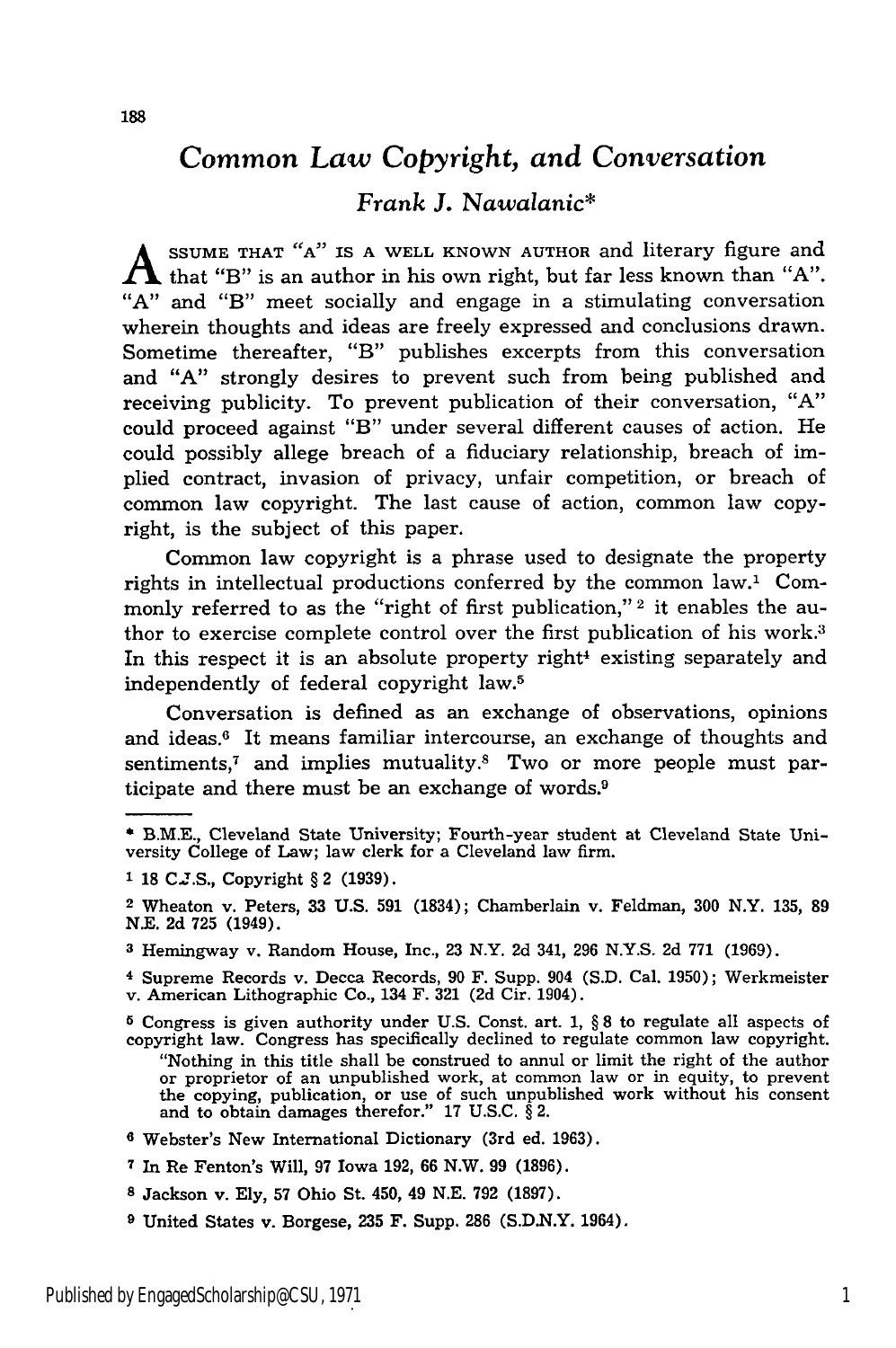#### **Elements of Common Law Copyright**

One logical way **to** determine if conversation can be the subject of common law copyright is to analyze the elements of common law copyright in order to determine if *conversation,* as previously defined, is applicable to each common law copyright element. This is not easily done because the common law is an ever changing body of law, which affects the subject matter constituting common law copyright.10 For example, as noted above, common law copyright is a property right.<sup>11</sup> This right may be transferred in the same manner as any property  $right<sup>12</sup>$  and, on death, common law copyright descends in the same manner as personal property.<sup>13</sup> Actions founded on common law copyrights sound in conversion.<sup>14</sup> In these respects, common law copyright is like any other property right.

In early property law, for recovery of goods to be had under conversion, the goods had to be identified by a proprietary mark.15 This proprietary mark requirement must be maintained today under federal copyright law to sustain an action for copyright infringement.<sup>16</sup> The proprietary mark concept was applied to common law copyright. The copyright had to be in a tangible form, which supplied the means for which the idea expressed was identified.<sup>17</sup> Hence, the practical difficulty in the enforcement and protection of such ideas is somewhat overcome by this tangible form requirement.

However, the tangible form requirement has since been rejected by the great weight of authority.<sup>18</sup> It is sufficient if the means through which the idea is expressed can be identified.<sup>19</sup> Yet a recent leading

**<sup>1</sup>o** Ligget & Meyers Tobacco Co. v. Meyer, 101 Ind. App. 420, 430, 194 N.E. 206, 210 (1935). Cited with approval in Belt v. Hamilton National Bank, 108 F. Supp. 689, 691 (D.C.D.C. 1952).

**<sup>11</sup>**Cases cited supra n. 3 and 4.

<sup>12</sup> Atlantic Monthly Co. v. Post Pub. Co., 27 F. 2d 556 (D.C. Mass. 1928).

**<sup>13</sup>**Baker v. Libbie, 210 Mass. 599, 97 N.E. 109 (1912).

<sup>14</sup> Pearson v. Dodd, 410 F. 2d 701 (D.C. Cir. 1969); but see King Bros. Productions Inc. v. RKO Teleradio Pictures, Inc., 208 F. Supp. 271 (S.D.N.Y. 1962) holding that such taking is not "conversion" in the strict sense of the term and Herwitz v. Na-tional Broadcasting Co., 210 F. Supp. 231 (S.D.N.Y. 1962) holding such taking is tort commonly called plagiarism.

**<sup>15</sup>**Comment, 24 S. Cal. L. Rev. **65** (1950).

**<sup>16</sup>** 17 U.S.C. **§§** 10, 19.

**<sup>17</sup>**Werkmeister v. American Lithographic Co., 134 F. 321 **(2d** Cir. 1904); see *supra,* n. 5.

**<sup>18</sup>**Dymow v. Bolton, 11 F. 2d 690 (2d Cir. 1926); O'Brien v. RKO Radio Pictures Inc., 68 F. Supp. 13 (S.D.N.Y. 1946); Bowen v. Yankee Network, 46 F. Supp. 62 (D. Mass. 1942); Fendler v. Morosco, 253 N.Y. 281, 171 N.E. 56 (1930); Stone v. Ligget & Meyers Tobacco Co., 260 App. Div. 450, 23 N.Y.S. 2d 210 (1940); Dane v. M & H Co., 136 U.S.P.Q. 426 (N.Y. Sup. Ct. 1963); 18 C.J.S. Copyright **§** 8 (1939); Nimmer, Copyright, **§** 11.1 (Bender, 1964, Supp. 1970).

**<sup>19</sup>**White-Smith Music Pub. Co. v. Appollo Co., 209 U.S. 1 (1907); Holmes v. Hurst, 174 U.S. 82 (1898); Belt v. Hamilton National Bank, *supra* n. 10.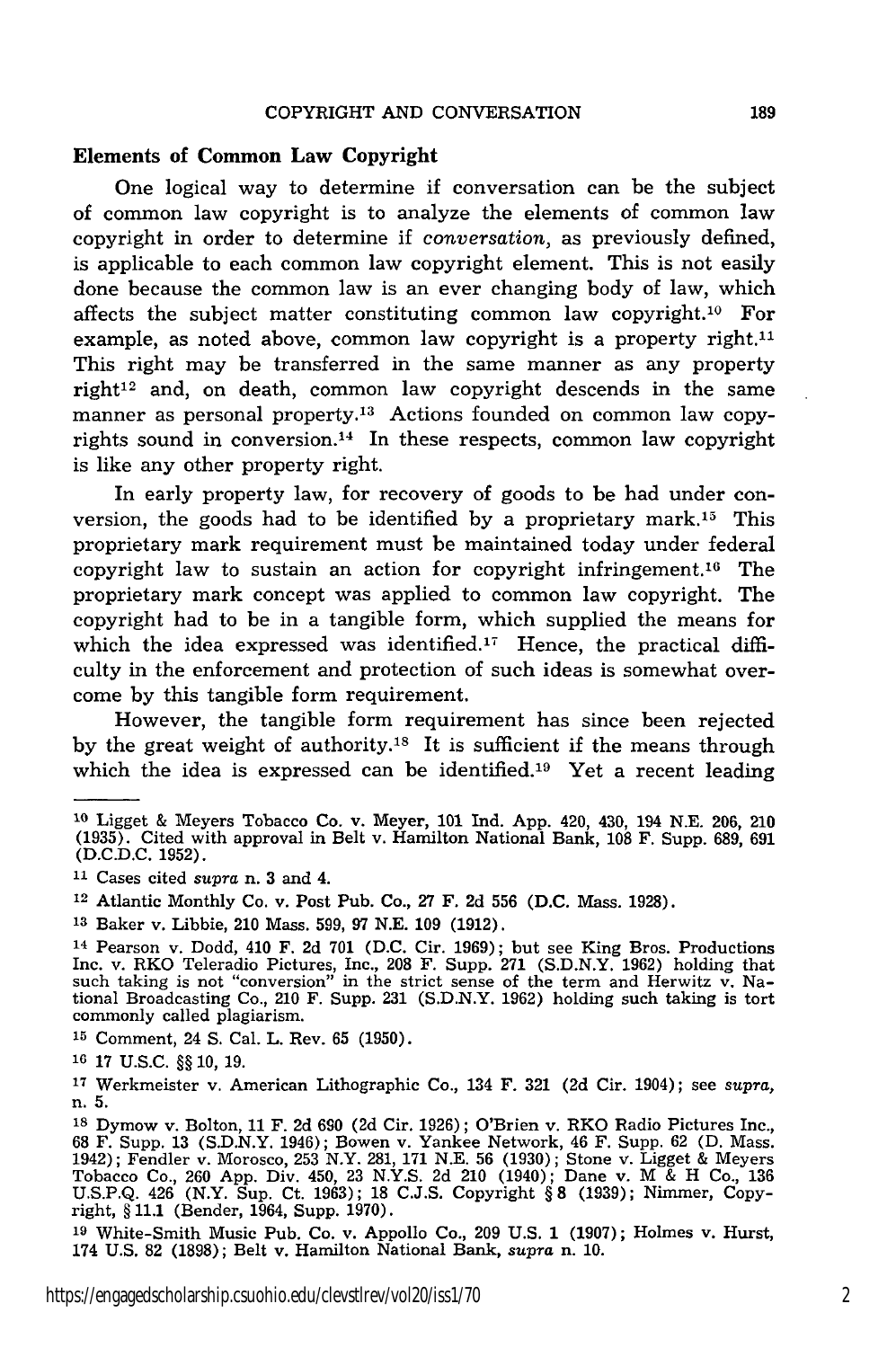decision in this area has indicated that if conversational dialogue was to be the subject matter of common law copyright, it would have to be so identified by "prefatory words or inferred from circumstances in which the dialogue took place." **20** The reasoning has been criticized  $by<sup>21</sup>$  some authorities.

Another element in determining the subject of common law copyright is the requirement that the idea expressed be concrete.<sup>22</sup> This is a converse restatement of the fundamental concept that mere ideas are not the proper subject matter of common law copyright because ideas are "free as air." 23 "Concrete" is the opposite of "abstract" and synonymous with "tangible."  $24$  Hence, the confusion arises again with the tangible form requirement. (Note that if the expressed idea is concrete, it should be identifiable.) Some courts have held that oral statements can be concrete.<sup>25</sup>

A third element, arising from the basic definition of common law copyright, is that the subject of the copyright must not be published.<sup>26</sup> There are two different views determining when publication occurs. $27$ One theory draws a distinction between a general publication and a limited publication holding that a limited publication does not destroy the common law copyright.<sup>28</sup> The second theory holds that publication does not occur unless there is a distribution of tangible copies of the

**<sup>23</sup>**International News Service v. Associated Press, 248 U.S. 215, 251 (1918); Holmes v. Hurst, *supra* n. 19; Fendler v. Morosco, *supra* n. 18; Werkmeister v. American Lithographic Co., *supra* n. 17.

24 Nimmer, op. cit. *supra,* n. 18.

**27** Williams v. Weisser, 78 Cal. Rptr. 542 (Ct. App. 1969).

**<sup>28</sup>**Nutt v. National Institute Inc. for the Improvement of Memory, 31 F. 2d 236 (2d Cir. **1929);** Werkmeister v. American Lithographic Co., supra n. 17.

<sup>20</sup> Hemingway v. Random House, Inc., *supra* n. 3.

<sup>21</sup> Williams, The Protectibility of Spontaneous Oral Conversations Via Common Law Copyright, 13 Idea 263 (1969); Nimmer, op. *cit. supra* n. 18.

<sup>22</sup> Peter Pan Fabrics, Inc. v. Martin Weiner Corp., 274 F. 2d 487 (2d Cir. 1960); Nichols v. Universal Pictures Corp., 45 F. 2d 119 (2d Cir. 1930); Sloan v. Mud Products, Inc., 114 F. Supp. 916 (N.D. Okla. 1953); Palmer v. DeWitt, 47 N.Y. 532 (1872); Dane v. M & H Co., *supra* n. 18.

**<sup>25</sup>** Lennon v. Pulsebeat News, Inc., 143 U.S.P.Q. 309 (Sup. Ct. 1964) holding oral statements in an interview are common law copyright; Columbia Broadcasting System v. Documentaries, Inc., 42 Misc. 2d 723, 248 N.Y.S. 2d 809 **(S.** Ct. 1964) holding statements made in live radio broadcast are subject of common law copyright; Universal Film Mfg. Co. v. Copperman, 218 F. 577 (2d Cir. 1914) holding common law copyright in words expressed in play; Hemingway v. Random Hous n. 3, holding conversation may be common law copyright. *See also* Jenkins v. News Syndicate Co., 128 Misc. 284, 219 N.Y.S. 196 **(S.** Ct. 1926); Davies v. Krasna, 54 Cal. Rptr. 37 (Cal. App. 1966); Dane v. M & H Co., *supra* n. 18; Comment, 52 Iowa L. Rev. 105 (1966).

**<sup>26</sup>**See White v. Kimmell, 94 F. Supp. 502 (S.D. Cal. 1950) and cases cited therein.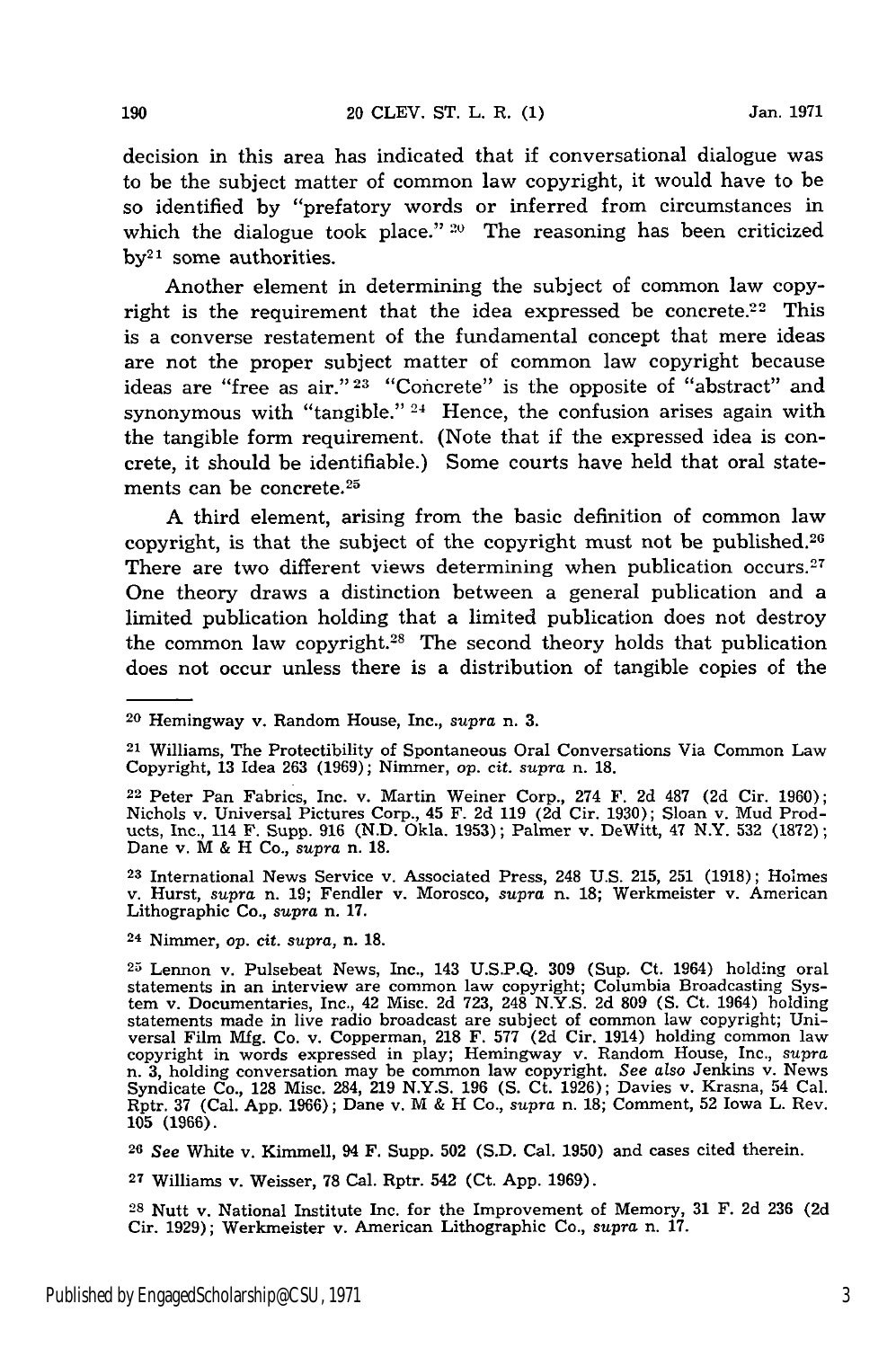work.<sup>29</sup> Under either theory, it is clear that in the usual oral conversation sense, a publication has not occurred.<sup>30</sup>

The fourth and final element of common law copyright is that the work must be original. This requirement is derived from the fact that copyright protection will be afforded only to authors.<sup>31</sup> By definition an author is a creator, originator of the work.<sup>32</sup> It necessarily follows, therefore, that the work must be original.33

While oral statements in themselves can be original,<sup>34</sup> a unique situation is presented with respect to conversation. Conversation involves an interplay of ideas. One of the participants in the conversation may make a statement. It is in itself original but is "triggered" or contributed to by other statements (perhaps also original ones) made by the other participants in the conversation. $35$  Because only the author, the originator of the statement, can claim a copyright therein, perhaps both or all of the participants in the conversation may claim ownership as co-authors or joint inventors.

A joint work occurs where two or more people collaborate in devising and putting into form the subject matter of the work in question. <sup>36</sup> It is not necessary that there be a preconceived common design, $37$  nor that the contribution made by the parties be equal in quantity or quality.<sup>38</sup> Suggestions which assist in working out the main idea, or an in-

<sup>31</sup> Federal copyright law gives protection only to the author. 17 U.S.C. § 9. The same is true in common law copyright. Supreme Records v. Decca Records, *supra* n. 4; Gladys Music, Inc., v. Arch Music Co., 150 U.S.P.Q.

**<sup>33</sup>**Originality is one of law in the first instance and if there is evidence to submit to the jury then it is one of fact for jury. Stevens v. Continental Can Co., 308 F. 2d 100 (6th Cir. 1962); Silver v. Television City, Inc., 148 U.S.P.Q. 167 (Pa. Super. Ct. 1965).

**<sup>34</sup>**See cases cited *supra* n. 25.

**<sup>35</sup>**Hemingway v. Random House, Inc., 279 N.Y.S. 2d 51, 59, 153 U.S.P.Q. 871, 875 (Sup. Ct. Sp. Term 1967).

"Conversations . **.** . are inevitably the product of interaction between the parties; they are not individual intellectual productions."

**<sup>36</sup>**Altoona Publix Theatres v. American Tri-Ergon Corp., 72 F. 2d 53 (3rd Cir. 1934); Shreckhise v. Ritchie, 67 F. Supp. 926 (D.C. Va. 1946); Bourne v. Jones, 114 F. Supp. 413 (S.D. Fla. 1951), aff'd 207 F. 2d 173 (5th Cir. 1953) cert. denied, 346 U.S. 897 (1953).

https://engagedscholarship.csuohio.edu/clevstlrev/vol20/iss1/70 4

**<sup>29</sup>**Ferris v. Frohman, 223 **U.S.** 424 **(1912).**

**<sup>30</sup>**Oral delivery of letture does not constitute publication. McDearmott Commission Co. v. Board of Trade, 146 F. 961 (8th Cir. 1906); Bartlett v. Crittenden, 2 F. Cas. 967 (No. 1,076) (C.C. Ohio 1849); Columbia Broadcasting System, Inc. v. Documentaries Unlimited Inc., *supra* n. 25. Therefore oral statements made in conversation will not constitute publication.

**<sup>32</sup>**Remick Music Corp. v. Interstate Hotel Co. of Nebr., 58 F. Supp. 523 (D.C. Nebr. 1944).

<sup>&</sup>lt;sup>37</sup> Edward B. Marks Music Corp. v. Jerry Vogel Music Co., Inc., 140 F. 2d 266 (2d Cir. 1944); Shapiro, Bernstein & Co. Inc. v. Jerry Vogel Music Co. Inc., 161 F. 2d 406 (2d Cir. 1946); Shapiro, Bernstein & Co. v. Jerry Vogel Music Co. Inc., 221 F. 2d 569 (2d Cir. 1955), modified on rehearing 223 F. 2d 252 (2d Cir. 1955).

**<sup>3</sup>s** Shapiro, Bernstein & Co. Inc. v. Jerry Vogel Music Co. Inc., 221 F. 2d 569, supra n. 37; DeLaski & Thropp v. Wm. Thropp & Sons Co., 218 F. 458 (N.J. 1914) *aff'd* <sup>226</sup> F. 941 (3rd Cir. 1915); Sweet Music Inc. v. Melrose Music Corp., 189 F. Supp. 655 (S.D. Cal. 1960).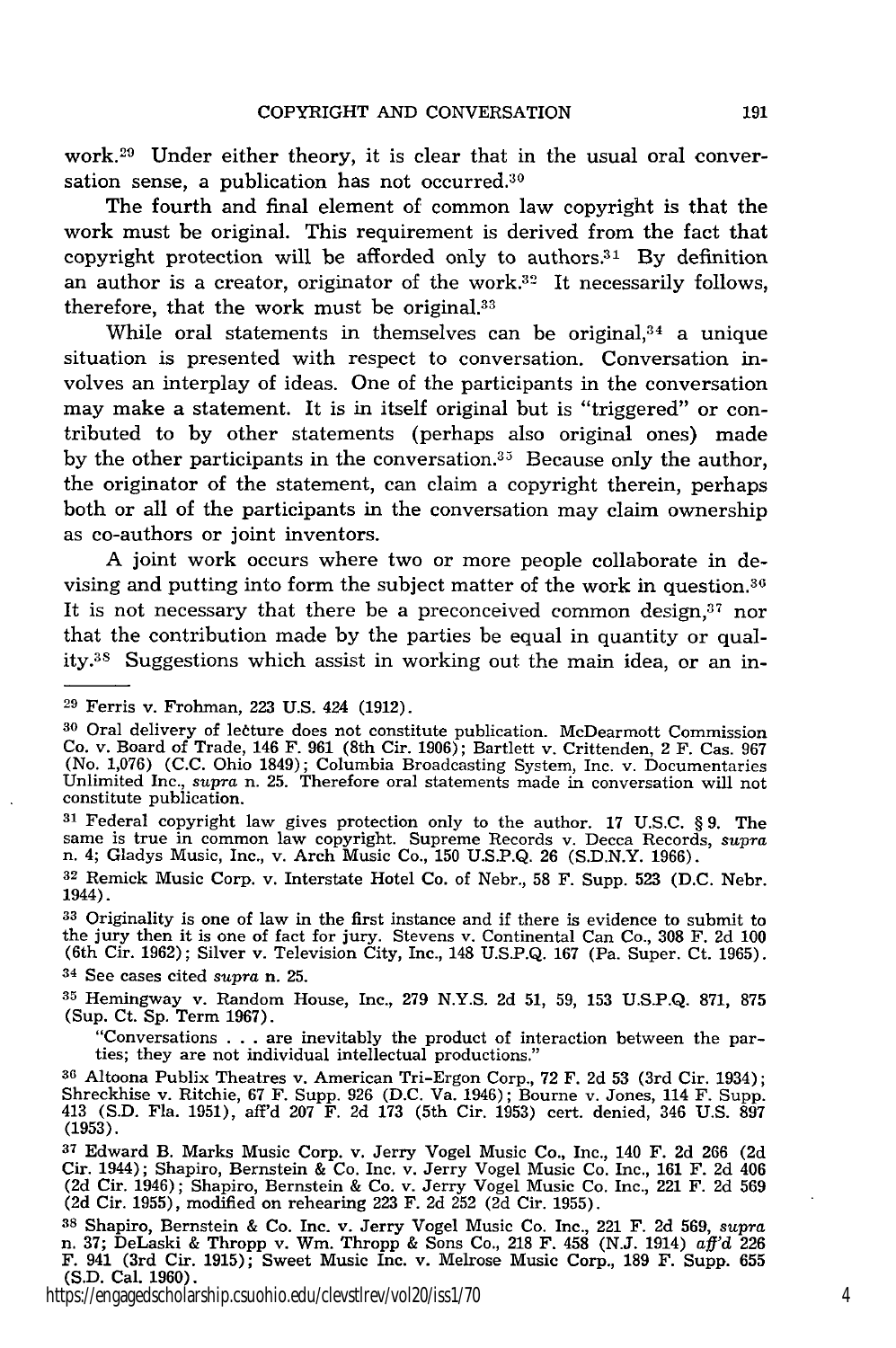dependent part thereof which contributes to the whole, make the work joint.39 As long as the final work is the result of mutual counsel, mutual suggestions, and mutual effort, it is a joint work. $40$  During a conversation, it may very likely happen that the effect of "one suggesting one thing and the other another"  $41$  may result in a whole expression which would then be the subject of a joint common law copyright.

Further developing this principle of joint inventorship applied to conversation, the following situations should be considered:

1.) Where both parties contribute original statements going to the essence of the subject of the conversation, both are co-authors.

2.) Where the contributing parties' statements are not in themselves original, such statements cannot be the subject of copyright. However, they can serve as stimuli<sup>42</sup> to the other parties' original statements, and both collaborating parties are joint authors.<sup>43</sup>

3.) The next situation occurs when both parties contribute original statements, but one party's statements do not contribute to or form the basis for the other party's statements in the conversation. This situation exists in patent law where one inventor's contributions form the subject of one claim in the patent and the other inventor's contributions form the subject of another claim in the patent. In such case, both inventors are sole inventors and the patent is not a joint invention.44 However, in copyright law, the party contributing statements not going to the essence of the conversation may nevertheless claim a copyright therein as a composite work.45

Basically, a composite work occurs where the respective contributions of each party are distinguishable, are capable of supporting a copyright in themselves and, the parties are not deemed

"Conversation is a media of expression of unique character. Because of its sev- eral nature any conversational exchange necessarily reflects the various participants thereto not only with respect to the direct contribution of each but also insofar as each party acts as a catalyst in evoking the thoughts and expressions of the other. The articulations of each are to some extent indelibly colored by the intangible influence of the subjective responses engendered by the particular other."

**<sup>43</sup>**Nimmer, op. cit. *supra,* at § 74 **(1970).**

**<sup>44</sup>**DeLaski & Thropp v. Wm. Thropp & Sons Co., *supra* n. 38.

**45** An argument may be made at this time, that the publishing party has made sufficient contribution to the work, as by arranging the work into a coherent format which will justify original authorship. The answer is that such argument will afford no defense to the fact that the publishing party misappropriated the ideas of another. Twentieth Century-Fox Film Corp. v. Dieckhaus, 153 F. 2d 893, 898 (8th Cir. 1946); Nimmer on Copyright, § 44 **(1970).**

**<sup>39</sup>**George v. Perkings, **1** F. 2d 978 (8th Cir. 1924); DeLaski & Thropp v. Wm. Thropp & Sons Co., *supra* n. 38.

**<sup>40</sup>**Multi-volume: 2 Rivise and Caesar, Interference Law and Practice, § 323 (1943).

<sup>41</sup>Worden v. Fisher, 11 F. 505 (E.D. Mich. 1882).

<sup>42</sup> Estate of Hemingway v. Random House, Inc., 49 Misc. 2d 726, **268** N.Y.S. 2d 531, 537 (1968).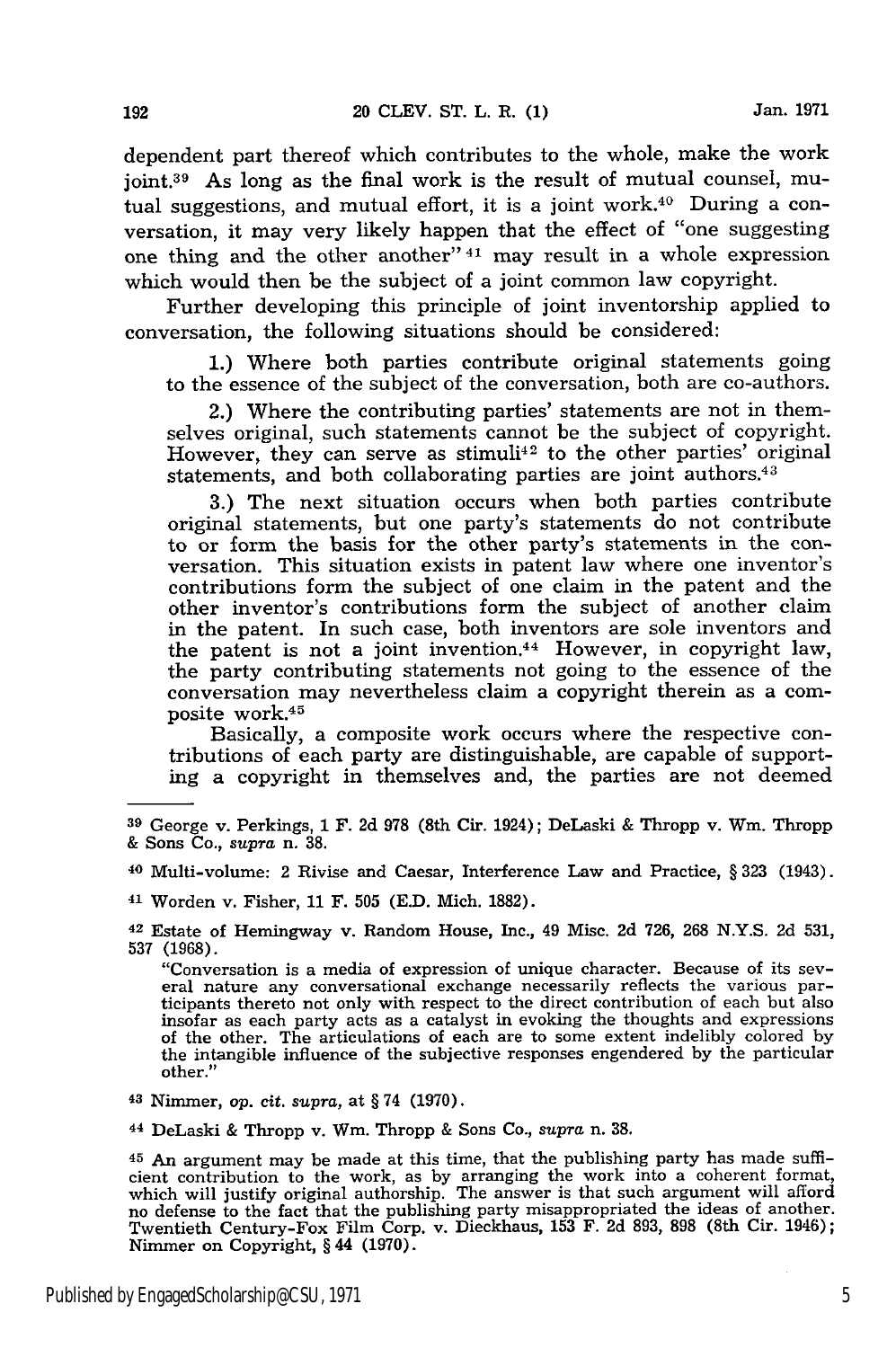joint authors.<sup>46</sup> The notable difference between a composite work and a joint work occurs in the rights which each author has in the work. Unlike a joint work, a composite work cannot be published or copyrighted without the consent of the other author.<sup>47</sup>

4.) The last situation which can exist during conversation results when one party's statements do not contribute to the essence of the conversation and are not original. When this occurs, it should be clear that the party who contributes nothing original or worthwhile to the conversation will not be entitled to any copyright contained therein. Such a situation should be easily detectible. It is doubtful whether any meaningful conversation could exist in these circumstances.

#### Public Policy Considerations

Another method which may be employed in determining **if** conversation may be the subject matter of common law copyright is to ascertain the effect of public policy considerations on this matter.

The purpose of common law copyright is to encourage men of creative ability to express their creativity by affording protection to their creative expressions and guaranteeing to them the right of first publication.48 The public will ultimately be benefited because they will have a right to the author's works when such are published. Hence, the purpose of common law copyright is complementary to federal copyright law which grants a limited monopoly to the author upon the premise that the public will be benefited from the author's labors when the monopoly expires.49 This purpose is frustrated when the author retains a perpetual monopoly of his expressions by refusing to divulge them to the public.<sup>50</sup>

Constitutional considerations of this subject indicate that the first amendment guarantee of the freedom of speech applies not only to prohibitions of restraint on voluntary public expressions of ideas but also extends to the concomitant freedom not to speak publicly.51 The result of imposing the sanctions of the first amendment will thus protect the speaker's right of privacy. However, the predecessor to the right of privacy was common law copyright.<sup>52</sup> Today the right of privacy

<sup>46</sup> Szekely v. Eagle Lion Films, 242 F. 2d 266 (2d Cir. 1957); Markham v. A. E. Borden Co., 206 F. 2d 199 (1st Cir. 1953). For distinctions between composite work and joint work *see* also, Shapiro, Bernstein & Co. v. Jerry Vogel Music Co., 161 F. 2d 160 *supra* n. 37; Edward B. Marks Music Corp. v. Jerry Vogel Music Co., *supra* n. 37.

<sup>47</sup> Yale University Press v. Row, Peterson & Co., 40 F. 2d 290 (S.D.N.Y. 1930); King Features Syndicate v. Boure, Register of Copyrights, 48 U.S.P.Q. **237** (D.D.C. 1940). **<sup>48</sup>**Holmes v. Hurst, *supra* n. 19; Guthrie v. Curlett, 36 F. 2d 694 (2d Cir. 1929); Brunner v. Stix, Baer & Fuller Co., **352** Mo. 1225, **181** S.W. 2d 643 (1943).

**<sup>49</sup>**Fox Film Corp. v. Dozal, **286** U.S. 123 (1932); Mazer v. Stein, 347 U.S. 201 (1954). **<sup>50</sup>**Columbia Broadcasting System, Inc. v. De Costa, 377 F. 2d **315** (1st Cir. 1967).

**<sup>51</sup>**Hemingway v. Random House, Inc., *supra* n. **3;** *see also,* Recent Developments, 67 Colum. L. Rev. **366** (1967).

**<sup>52</sup>**Williams, op. cit. *supra,* n. 21.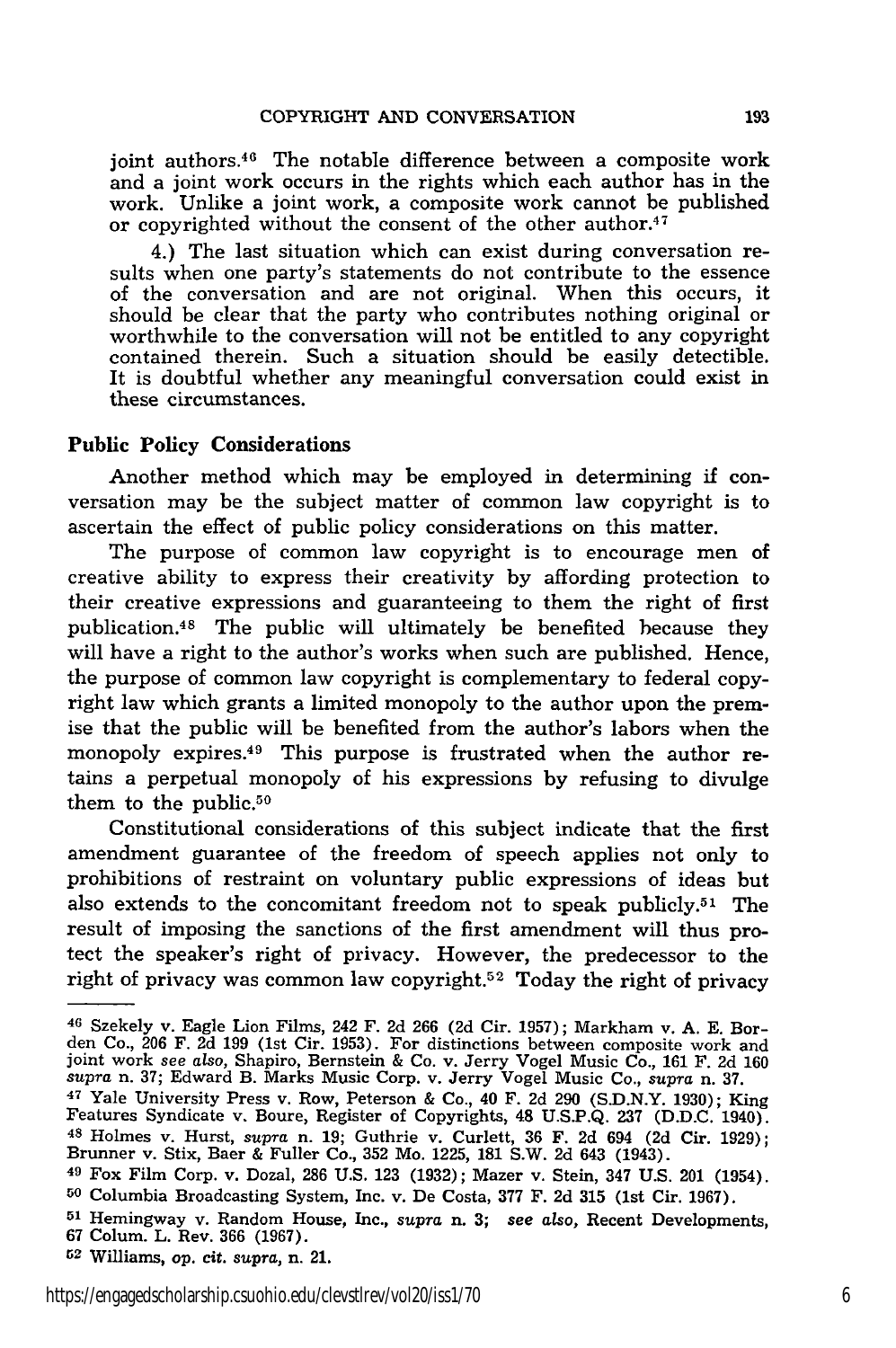is well defined. Suffice it to say that where a well known person is concerned,53 or where the matter deals with the public interest,51 the right of privacy is substantially less than that afforded the ordinary person.

Practical considerations dictate that the subject of this paper will only arise in situations where a well known person is involved. In such situations, common law copyright should not be used to guarantee the right of privacy under first amendment freedom of speech considerations because the right of privacy has been developed today under its own law and this law should be controlling on the subject.

### **Conclusion**

The foregoing may be summarized by concluding that a strict analysis of the elements constituting common law copyright will not preclude conversation from achieving a copyright status although public policy considerations will. These two forces are not irreconcilable. As noted above, in the four suggested possible modes of conversation which can achieve common law copyright status, only one mode can result in a copyright which belongs absolutely to only one party to the conversation. It is submitted that the courts could readily distinguish this conversational mode from the rest.

Two of the conversational modes suggested will result in co-authorship of the copyright. Co-authors of a literary work are considered as tenants in common.<sup>55</sup> A co-author cannot be liable for copyright infringement.<sup>56</sup> Although he may not assign the joint work, he can, nevertheless, grant non-exclusive licenses for  $i$ t.<sup>57</sup> Upon granting a license, the co-author is liable to the other joint owners of the work for their ratable share.<sup>58</sup> An accounting is imposed on the co-owner on the theory of a constructive trust.59

The third mode of conversation, noted above, will result in a composite work. Under the composite work theory, an implied trust is also created for the benefit of the contributing authors.<sup>60</sup> However, a com-

<sup>53</sup> Time Inc. v. Hill, 385 U.S. 374 (1967).

<sup>54</sup> New York Times **Co.** v. Sullivan, 376 U.S. 254 (1964); Pickering v. Board of Education, 391 U.S. 563 (1968).

<sup>55</sup> Silverman v. Sunrise Pictures Corp., 273 F. 909 (2d Cir. 1921); Denker v. Twentieth Century-Fox Film Corp., 10 N.Y. 2d 339, 223 N.Y.S. 2d 193 (1961).

**<sup>56</sup>**Richmond v. Weiner, 353 F. 2d 41 (9th Cir. 1965).

**<sup>57</sup>**Meredith v. Smith, 145 F. 2d 620 (9th Cir. 1944); Klein v. Beach, 232 F. 240 (S.D.N.Y. 1916) aff'd 239 F. 108 (2d Cir. 1917).

**<sup>58</sup>** Shapiro, Bernstein & Co. v. Jerry Vogel Music Co., *supra* n. 37; Crosney v. Edward Small Productions Inc., 52 F. Supp. 559 (S.D.N.Y. 1942)

**<sup>59</sup>**Shapiro, Bernstein and Co. v. Jerry Vogel Music Co., *supra* n. 37.

**<sup>60</sup>**Quinn-Brown Pub. Corp. v. Chilton Co., 15 F. Supp. 213 (S.D.N.Y. 1936); Atlantic Monthly Co. v. Post Pub. Co., 27 F. 2d 556 (D. Mass. 1928).